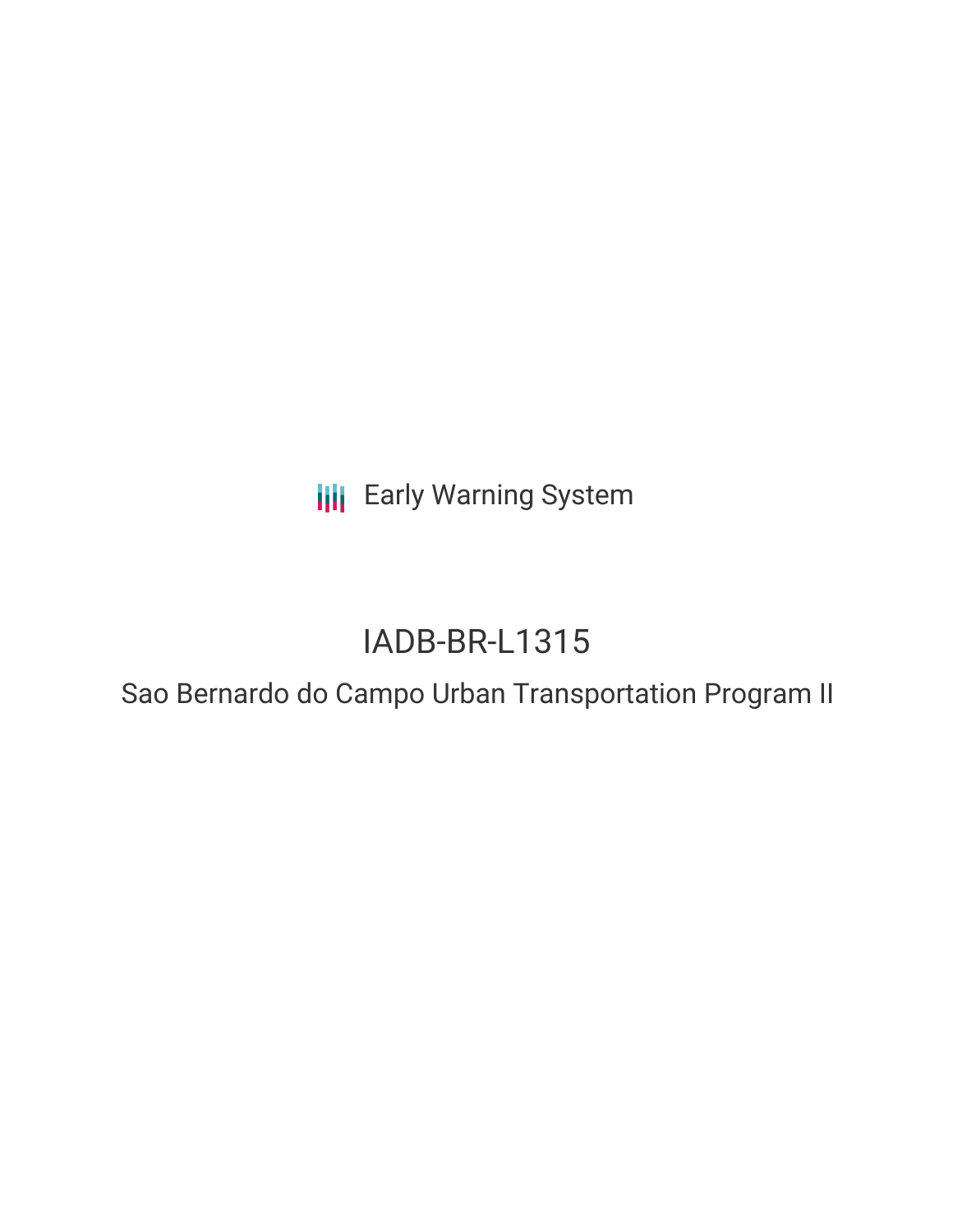## **Quick Facts**

| <b>Countries</b>               | Brazil                                 |
|--------------------------------|----------------------------------------|
|                                |                                        |
| <b>Specific Location</b>       | São Bernardo do Campo                  |
| <b>Financial Institutions</b>  | Inter-American Development Bank (IADB) |
| <b>Status</b>                  | Approved                               |
| <b>Bank Risk Rating</b>        | B                                      |
| <b>Voting Date</b>             | 2012-12-12                             |
| <b>Borrower</b>                | <b>Government of Brazil</b>            |
| <b>Sectors</b>                 | Transport                              |
| <b>Investment Type(s)</b>      | Loan                                   |
| <b>Investment Amount (USD)</b> | \$125.00 million                       |
| <b>Loan Amount (USD)</b>       | \$125.00 million                       |
| <b>Project Cost (USD)</b>      | \$250.00 million                       |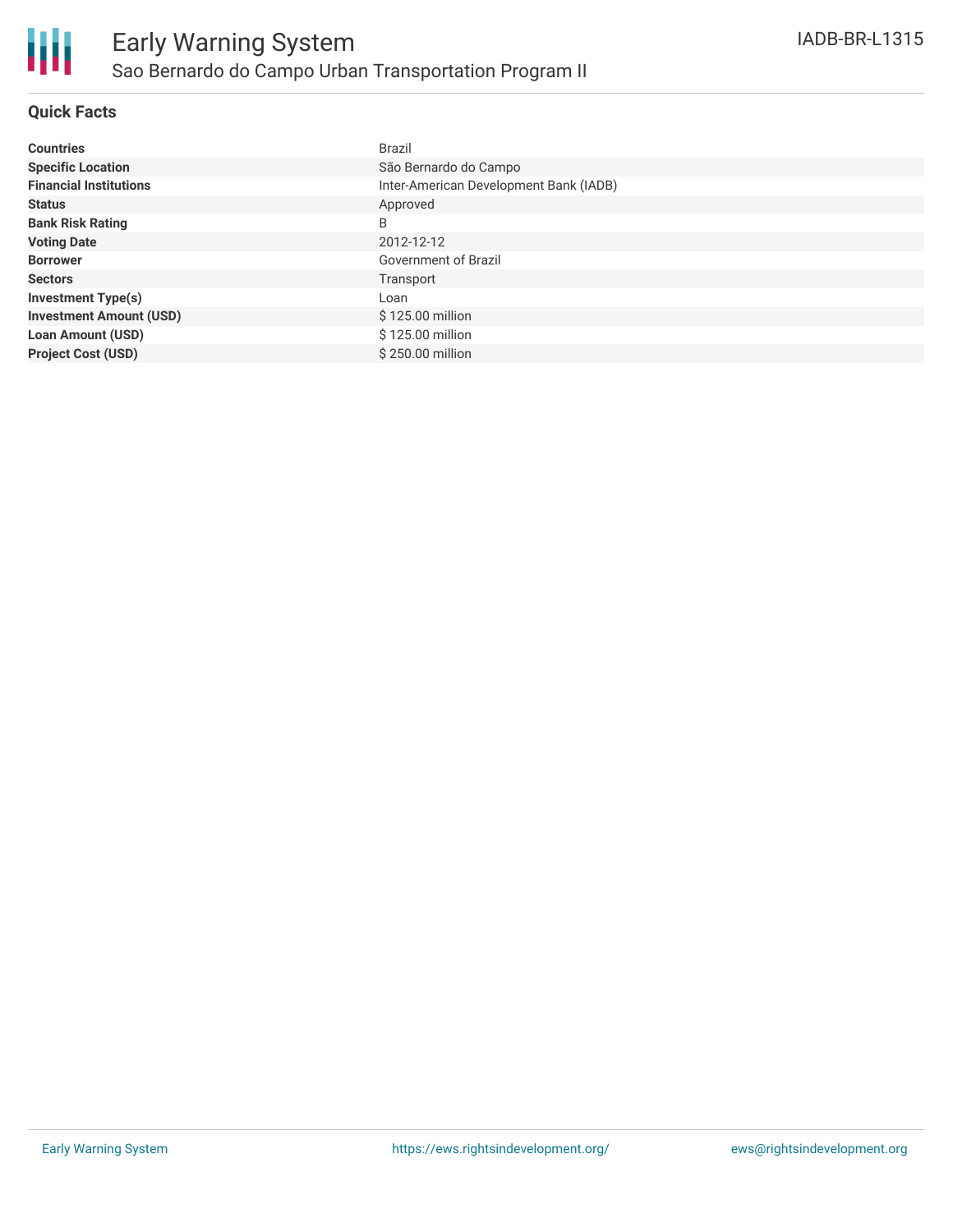

## **Project Description**

The Program general objective is to improve mobility, safety and accesibility of the urban transportation system users within São Bernardo do Campo municipality, with priority for public transit and pedestrians. The specific objectives are: i) to decrease travel time; ii) to reduce vehicle operating costs; iii) to decrease the number of traffic accidents with injures or deaths; iv) to improve accesibility for the physically disabled; v) to expand conectivity and integration between the neighborhoods; vi) to improve travel time and coverage of the public transportation system with autobuses; and vii) to reduce air pollution and noise.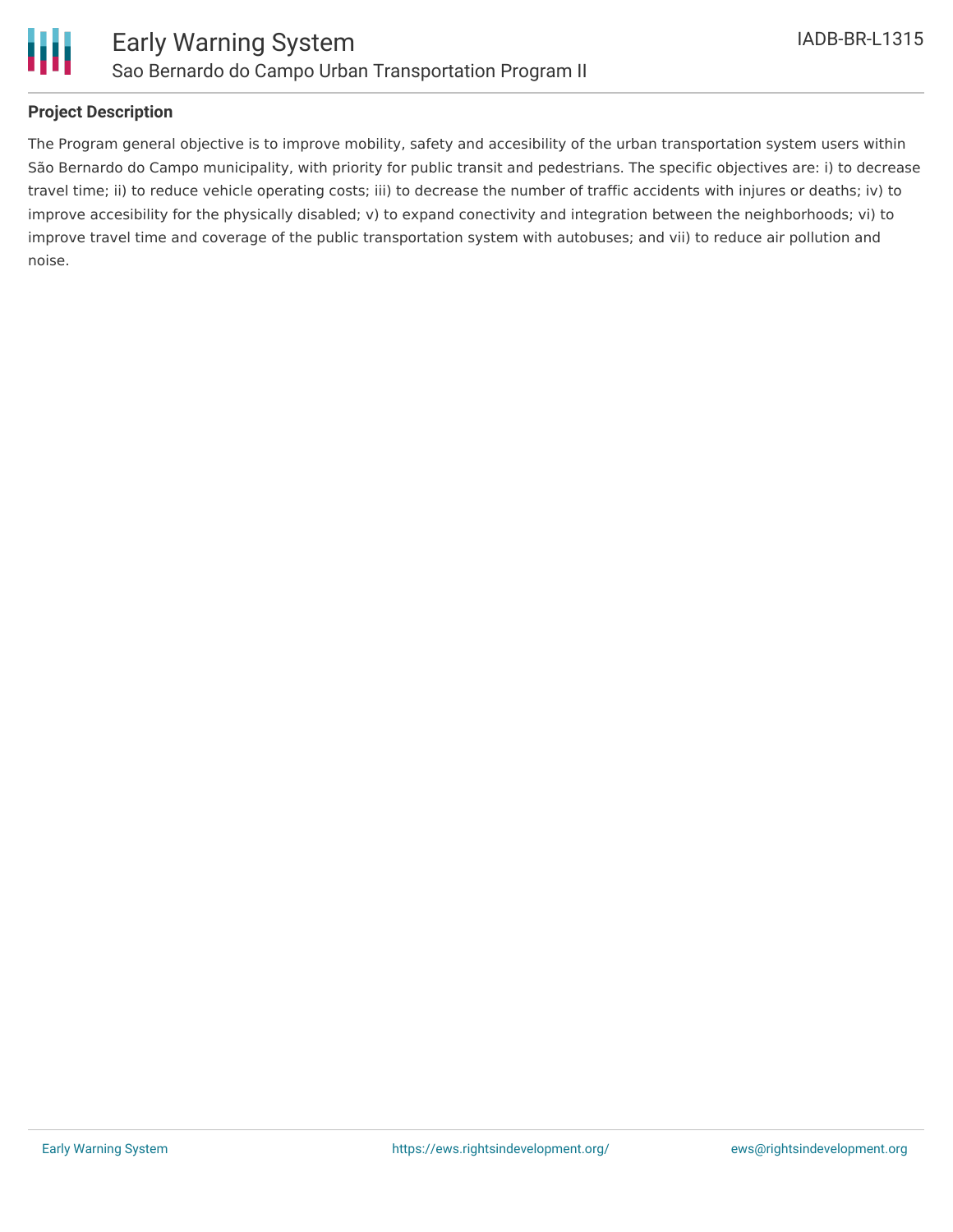

## **Investment Description**

• Inter-American Development Bank (IADB)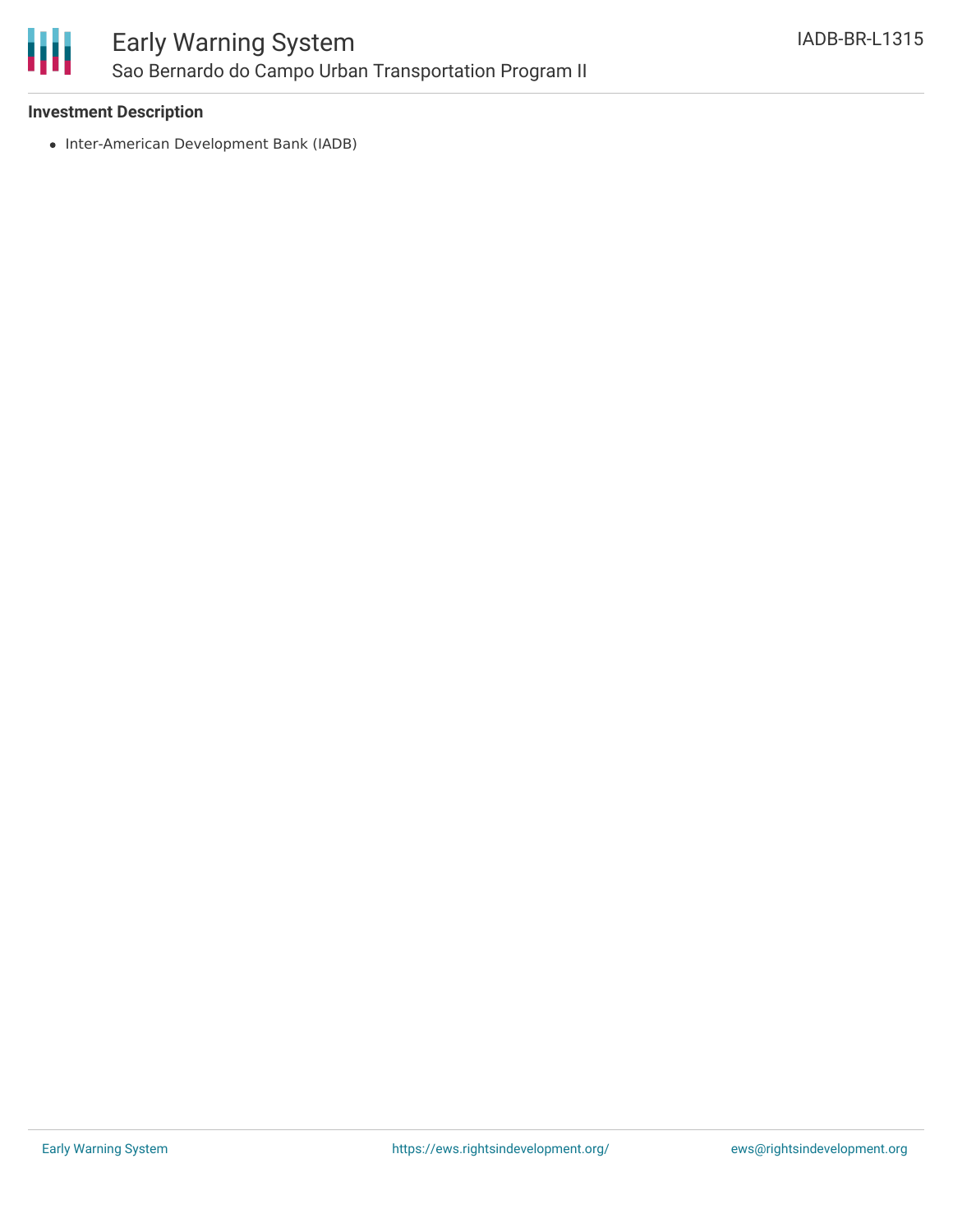

## **Contact Information**

#### ACCOUNTABILITY MECHANISM OF IADB

The Independent Consultation and Investigation Mechanism (MICI) is the independent complaint mechanism and fact-finding body for people who have been or are likely to be adversely affected by an Inter-American Development Bank (IDB) or Inter-American Investment Corporation (IIC)-funded project. If you submit a complaint to MICI, they may assist you in addressing the problems you raised through a dispute-resolution process with those implementing the project and/or through an investigation to assess whether the IDB or IIC is following its own policies for preventing or mitigating harm to people or the environment. You can submit a complaint by sending an email to MICI@iadb.org. You can learn more about the MICI and how to file a complaint at http://www.iadb.org/en/mici/mici,1752.html (in English) or http://www.iadb.org/es/mici/mici,1752.html (Spanish).